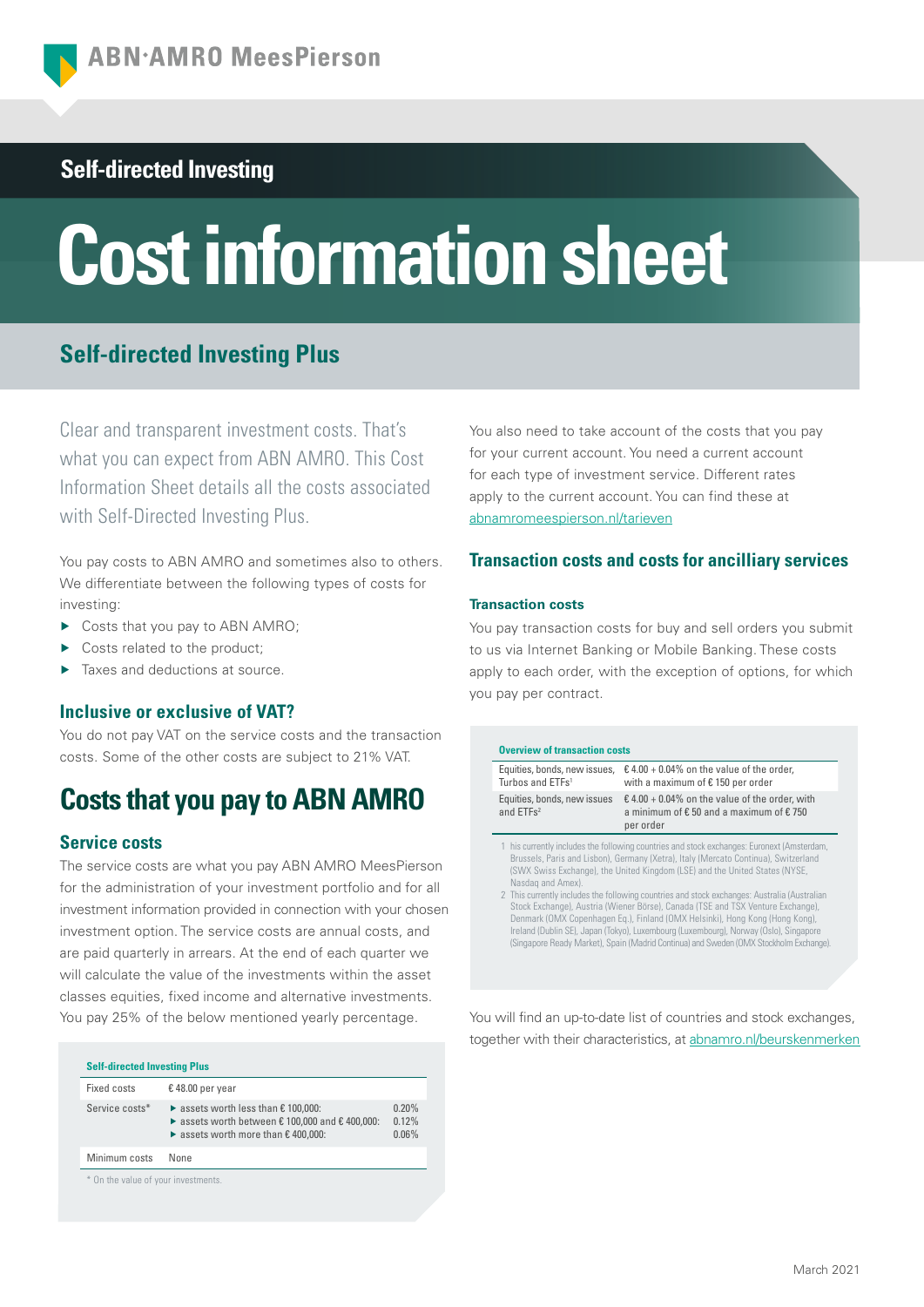| <b>Investment funds</b>                                                                                                                                                                                                                        |                                                                                                                                         |  |  |  |  |
|------------------------------------------------------------------------------------------------------------------------------------------------------------------------------------------------------------------------------------------------|-----------------------------------------------------------------------------------------------------------------------------------------|--|--|--|--|
| Standard investment funds <sup>1</sup>                                                                                                                                                                                                         | No transaction fee                                                                                                                      |  |  |  |  |
| Other investment funds EUR <sup>2</sup>                                                                                                                                                                                                        | 0.20%, with a minimum of $\epsilon$ 1                                                                                                   |  |  |  |  |
| Other funds non-Euro <sup>3</sup>                                                                                                                                                                                                              | 0.6%                                                                                                                                    |  |  |  |  |
| Non-standard<br>investment funds <sup>4</sup>                                                                                                                                                                                                  | Buy: 2.00%, with a minimum of $\epsilon$ 30<br>and a maximum of €750.<br>Sale: 1.00% with a minimum of €30<br>and a maximum of $£750$ . |  |  |  |  |
| 1 You will find the standard investment funds at abnamromeespierson.nl/tarievenbeleggen<br>Investment products $\rightarrow$ View the full range $\rightarrow$ pages 1 and 2 (partly).<br>2 All investment funds in EUR, not falling within 1. |                                                                                                                                         |  |  |  |  |

- 2 All investment funds in EUR, not falling within 1. 3 All other investment funds, except for non-standard funds.
- 4 Non-standard investment funds are funds that we cannot process automatically. Costs are higher as a result. You will find a list of investment funds we cannot process automatically at [abnamromeespierson.nl/tarievenbeleggen](https://www.abnamro.nl/nl/privatebanking/beleggen/tarieven.html)

Orders in options and Turbos can be submitted electronically via Internet Banking or Mobile Banking and by telephone via the investment line. Combination option orders and orders for an exercise can be submitted via the telephone investment line.

| <b>Options</b>                                        | <b>Transaction costs</b>                                  |
|-------------------------------------------------------|-----------------------------------------------------------|
| On 1st to 20th contract                               | € 2.25 per transaction                                    |
| On 21st contract and up                               | € 1.95 per contract                                       |
| Cash settlement index options<br>and currency options | € 2.90 per contract with a<br>minimum of €10.00 per order |
| Closing order premium 0.10 or less                    | None                                                      |

The following costs are due for exercises and assignments of share options:

- ▶ Share options Domestic: the costs that apply to share orders Domestic via the investment line.
- ▶ Share options International: the costs that apply to share orders International group 1 via the investment line.

You can invest in options on the option exchanges of Belgium, Germany (Eurex), France, the Netherlands (Euronext Liffe Amsterdam), Switzerland (Eurex), the United Kingdom and the United States.

#### **Orders in foreign currencies**

If you place an order to buy or sell an investment product in another currency, we will convert the order amount into euros. We do so using the middle price at the time of conversion.

In addition, you pay a percentage depending on the currency. This includes the costs that ABN AMRO incurs to hedge and convert the foreign currency. You can find more information about the calculation and the key costs at [abnamro.nl/ordervreemdevaluta](https://www.abnamro.nl/nl/prive/beleggen/service/beleggingsorders/index.html?pos=vku_ordervreemdevaluta#vreemdevaluta)

#### **Order by phone**

If you submit an order via the telephone investment line, an additional charge of  $\epsilon$  6.00 per order will apply. The minimum and maximum costs will then also be increased by  $\epsilon$  6.00.

#### **Administrative services**

Examples include:

- ▶ Costs for back-office services provided on your instructions, such as delivering investment products to another bank.
- Costs to re-invest dividends if you have opted in to a Dividend Re-investment Plan (DRIP).

These costs are specified on your investment invoice. You can find more information on all other types of costs at [abnamromeespierson.nl/tarievenbeleggen](https://www.abnamro.nl/nl/privatebanking/beleggen/tarieven.html)

#### **Transferring: ABN AMRO MeesPierson covers the costs**

If you are thinking of transferring your investments to ABN AMRO MeesPierson, you can take advantage of our Investment Transfer Service. It's very simple. We take care of the transfer and will refund the costs charged by your old bank up to a maximum of € 1,500, including VAT, per 12 months. See [abnamro.nl/overstapservicebeleggen](https://www.abnamro.nl/nl/prive/beleggen/service/overstapservice-beleggen/index.html?pos=vku_overstapservicebeleggen) for more information.

# **Costs that you pay to others**

### **Costs related to the product (product costs)**

#### **Product costs**

If you invest in investment funds, you also pay for costs incurred by an investment fund, such as ongoing charges. The ongoing charges provide an indication of the costs that an investment fund incurs. These include management costs and extra outgoings such as legal fees, audit fees and other operating expenses. Unpaid interest is usually included in ongoing charges as well. The investment fund calculates its ongoing charges per fund class over a period of 12 months and incorporates them automatically in the price of the investment fund. The ongoing charges are set out in the Key Investor Information Document (KIID) of the investment fund. This information is available at [abnamromeespierson.nl/fondsen](https://www.abnamro.nl/nl/privatebanking/index.html?pos=vku_abnamromeespierson) in the product information of the investment funds.

The other fees an investment fund charges for the management of the fund are listed in the Cost Information Sheet with additional information. See under the 'Costs' heading at [abnamromeespierson.nl/zelf-beleggen-plus](https://www.abnamro.nl/nl/privatebanking/index.html?pos=vku_abnamromeespierson)